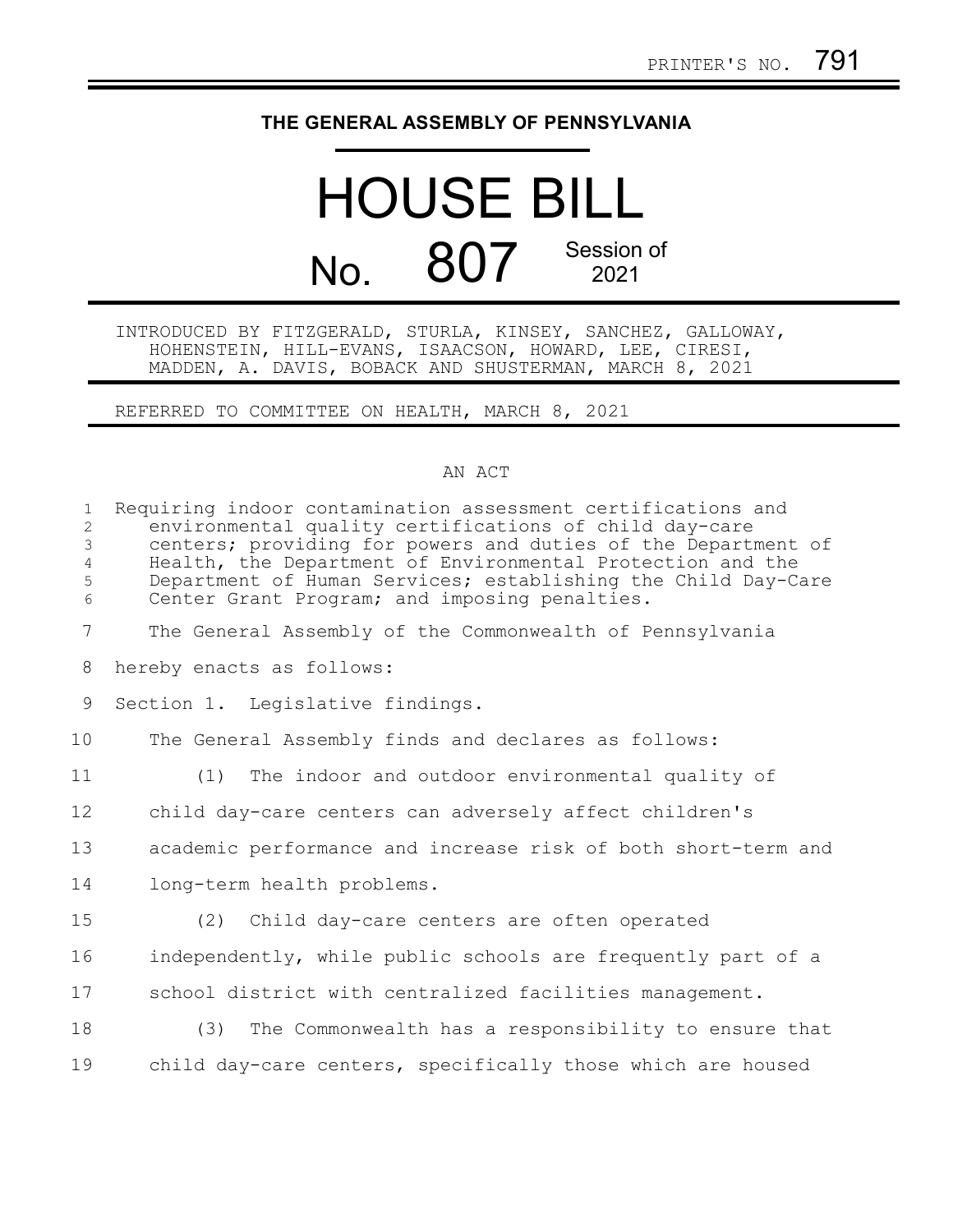in facilities constructed prior to 1979 or facilities that have been previously utilized for an industrial or other high-hazard purpose, are safe for our children. 1 2 3

(4) The Commonwealth must take steps to protect the health and safety of our most vulnerable residents by requiring indoor contamination assessment certifications and environmental quality certifications of child day-care centers. 4 5 6 7 8

Section 2. Definitions. 9

The following words and phrases when used in this act shall have the meanings given to them in this section unless the context clearly indicates otherwise: 10 11 12

"Child day care." Child care in lieu of parental care given for part of the 24-hour day to a child under 16 years of age, away from the child's home. The term does not include child day care furnished in places of worship during religious services. "Child day-care center." A premises operated for profit in which child day care is provided simultaneously for seven or more children who are not relatives of the operator, except centers operated under social service auspices. 13 14 15 16 17 18 19 20

"Department." The Department of Health of the Commonwealth. "Hazardous substance." An element, compound or material which is any of the following: 21 22 23

(1) Regulated as a hazardous air pollutant under section 6.6 of the act of January 8, 1960 (1959 P.L.2119, No.787), known as the Air Pollution Control Act. 24 25 26

(2) Defined as hazardous waste under section 103 of the act of July 7, 1980 (P.L.380, No.97), known as the Solid Waste Management Act. 27 28 29

(3) Regulated under the act of December 7, 1990 20210HB0807PN0791 - 2 -30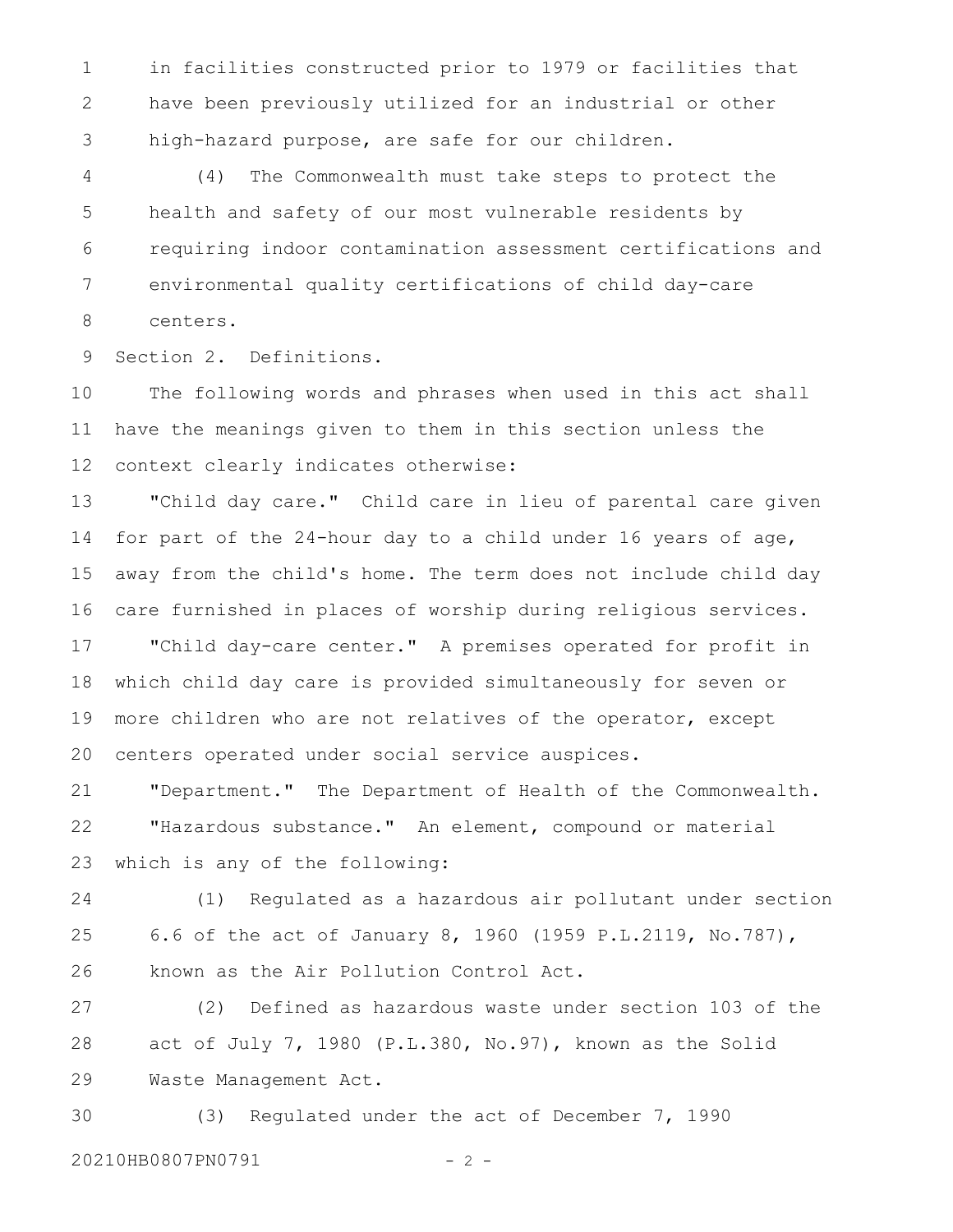(P.L.639, No.165), known as the Hazardous Material Emergency 1

Planning and Response Act. 2

"High-hazard business." A business utilizing hazardous substances, including: 3 4

- (1) Nail salons. 5
- (2) Dry cleaning facilities. 6
- (3) Gasoline stations. 7
- (4) Funeral homes. 8

Section 3. Child day-care center requirements. 9

The following apply: 10

(1) A person seeking licensure to operate a child daycare center in this Commonwealth shall do the following prior to being licensed as a child day-care center under Article X of the act of June 13, 1967 (P.L.31, No.21), known as the Human Services Code: 11 12 13 14 15

(i) Obtain written certification from the municipality in which the proposed child day-care center will be located indicating whether or not the building, structure or property was previously utilized or occupied by a high-hazard business. 16 17 18 19 20

(ii) Obtain an indoor contamination assessment certification from the department if the certification under subparagraph (i) indicates that the property was previously utilized or occupied by a high-hazard business. 21 22 23 24 25

(iii) Obtain an environmental quality certification from the Department of Environmental Protection indicating that the property has been remediated consistent with the act of May 19, 1995 (P.L.4, No.2), known as the Land Recycling and Environmental Remediation 26 27 28 29 30

20210HB0807PN0791 - 3 -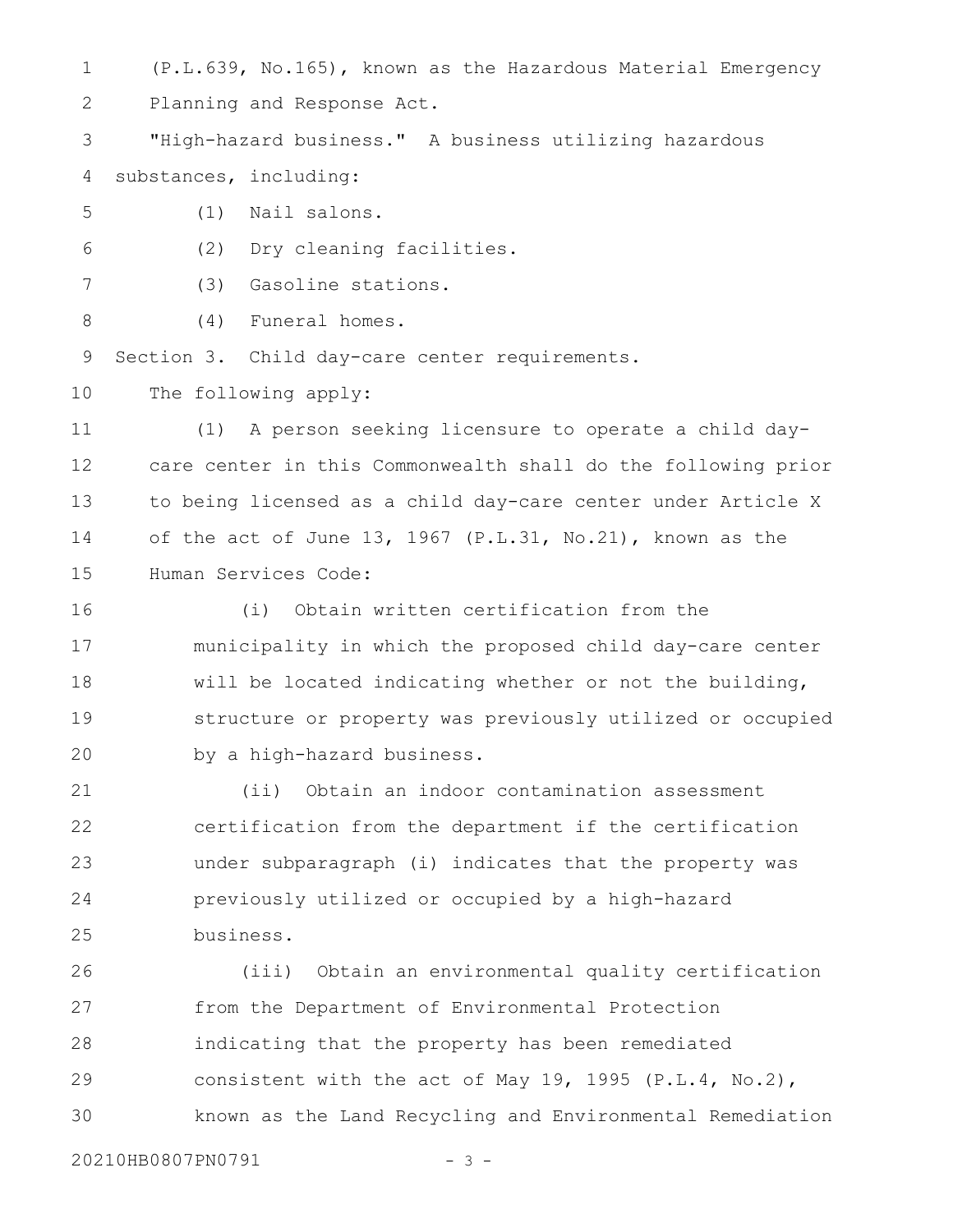Standards Act, if the certification under subparagraph (i) indicates that the property was previously utilized or occupied by a high-hazard business. 1 2 3

(2) A child day-care center which is currently operational and licensed under Article X of the Human Services Code shall not be required to obtain the certifications required under paragraph (1). 4 5 6 7

Section 4. Licensure denial and suspension. 8

If a child day-care center fails to obtain the certifications required under section 3, the Department of Human Services shall deny the application of the person seeking licensure to operate a child day-care center until all certifications required under this act have been completed and submitted to the Department of Human Services. 9 10 11 12 13 14

Section 5. Penalties. 15

(a) Penalty.--A person seeking licensure who violates this act or any regulation promulgated in accordance with this act or knowingly makes a false statement, misrepresentation or certification in any application, record or other document filed or required to be maintained under this act may be assessed a fine of not more than \$25,000 for a first offense and not more than \$50,000 for a second or subsequent offense. 16 17 18 19 20 21 22

(b) Continuing violations.--Each day that a violation continues constitutes an additional, separate and distinct offense. 23 24 25

Section 6. Child Day-Care Center Grant Program. 26

(a) Establishment.--The Child Day-Care Center Grant Program is established in the Department of Environmental Protection. 27 28

(b) Purposes.--The Child Day-Care Center Grant Program shall use money appropriated through the Hazardous Sites Cleanup Fund 29 30

20210HB0807PN0791 - 4 -